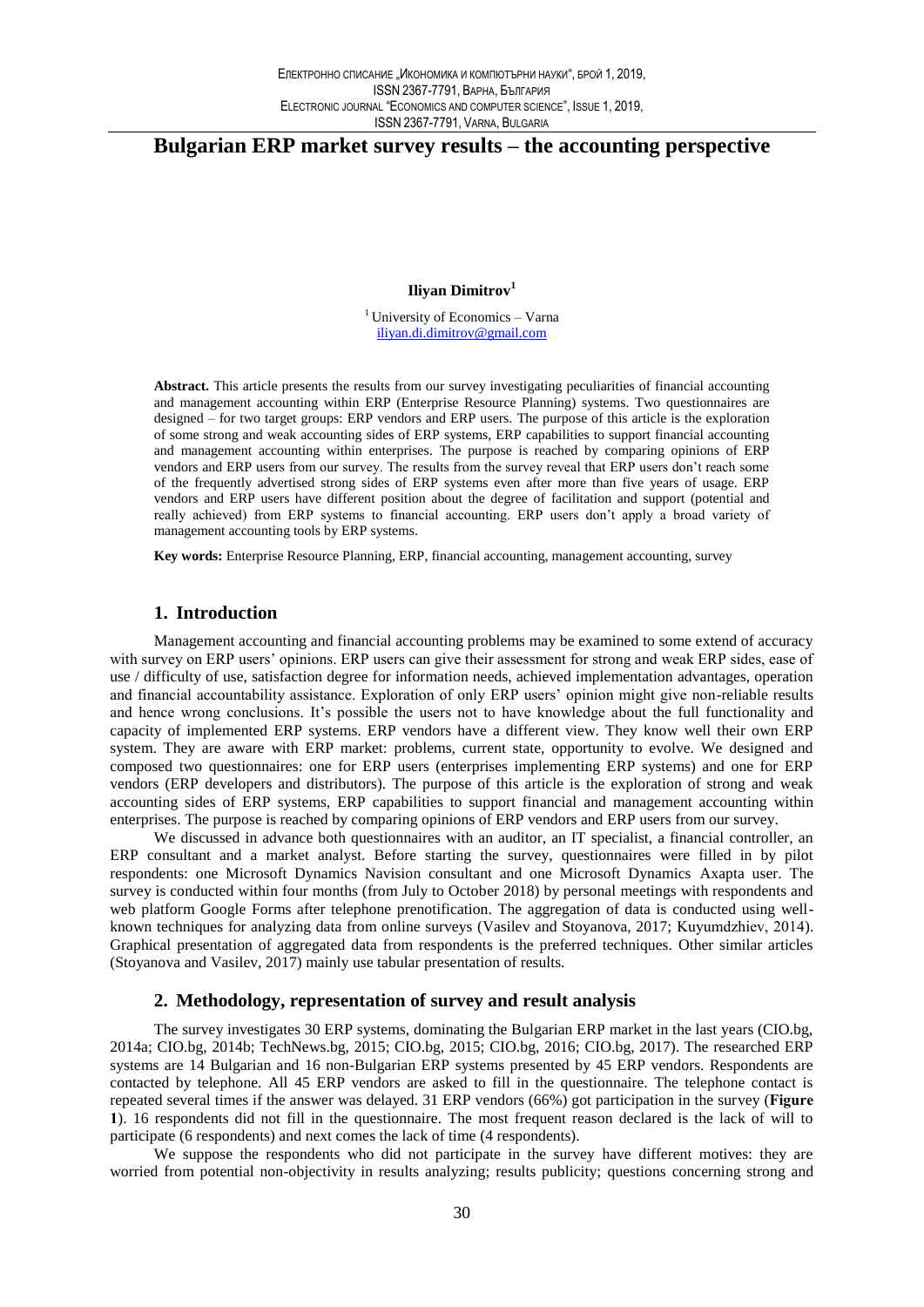weak side of their software. Two of ERP vendors didn't pick up the phone. Two others discontinued distribution of ERP systems included in the original list. The developer of one of Bulgarian ERP systems didn't participate because its software doesn't have a financial module. One respondent stated that its distributed ERP system is in restructuring process (change of ERP name, new functionalities and capabilities).



Figure 1. Response rate of ERP vendors questionnaire (left chart pie). Rate of "No reply" reasons (right pie chart)

Source: Own survey

ERP vendors questionnaire is filled in by 31 respondents (26 ERP vendors) for functionalities of 25 ERP systems with constant dominant presence at Bulgarian ERP market:

- 12 Bulgarian ERP systems: Antipodes.Cubes, Atlas ERP, BORA Business Suite, EnterpriseOne, ERP EXPERT M, N.E.X.T., S-Office ERP, TECHNOCLASS, WorkFlow ERP, Zeron, Ajur L ERP, TONEGAN ERP:

- 13 non-Bulgarian ERP systems: 1C: Enterprise, abas Software, Deltek Maconomy, Epicor iScala, Infor ERP LN, Infor Syteline ERP (Infor CloudSuite Industrial), Mago.Net, Microsoft Dynamics 356 for Finance and Operations (old name: Microsoft Dynamics Axapta), Microsoft Dynamics Navision, Oracle E-Business Suite, Oracle NetSuite, Pantheon, SAP.

It was planned to find five users' opinion concerning every one of these 25 ERP systems. We sought information with our personal contacts, from ERP vendors' web sites and other public information in internet. Public information about enterprises-users of four ERP systems is not found: Bulgarians BORA Business Suite and S-Office, American Oracle NetSuite и Slovenian Pantheon.

Telephone calls with 134 enterprises are done. 33 of them stated that they don't use financial module of implemented ERP systems and use another software or accounting is outsourced to external organization. 101 companies are requested to fill in ERP users questionnaire. Answers are received from 72 enterprises (79 respondents). Reasons for not replying are: lack of will to participate (21 respondents, 16%) and lack of time (8 respondents, 6%). Results are summarized in Figure 2.



Figure 2. Response rate of ERP users questionnaire (left chart pie). Rate of "No reply" reasons (right pie chart) Source: Own survey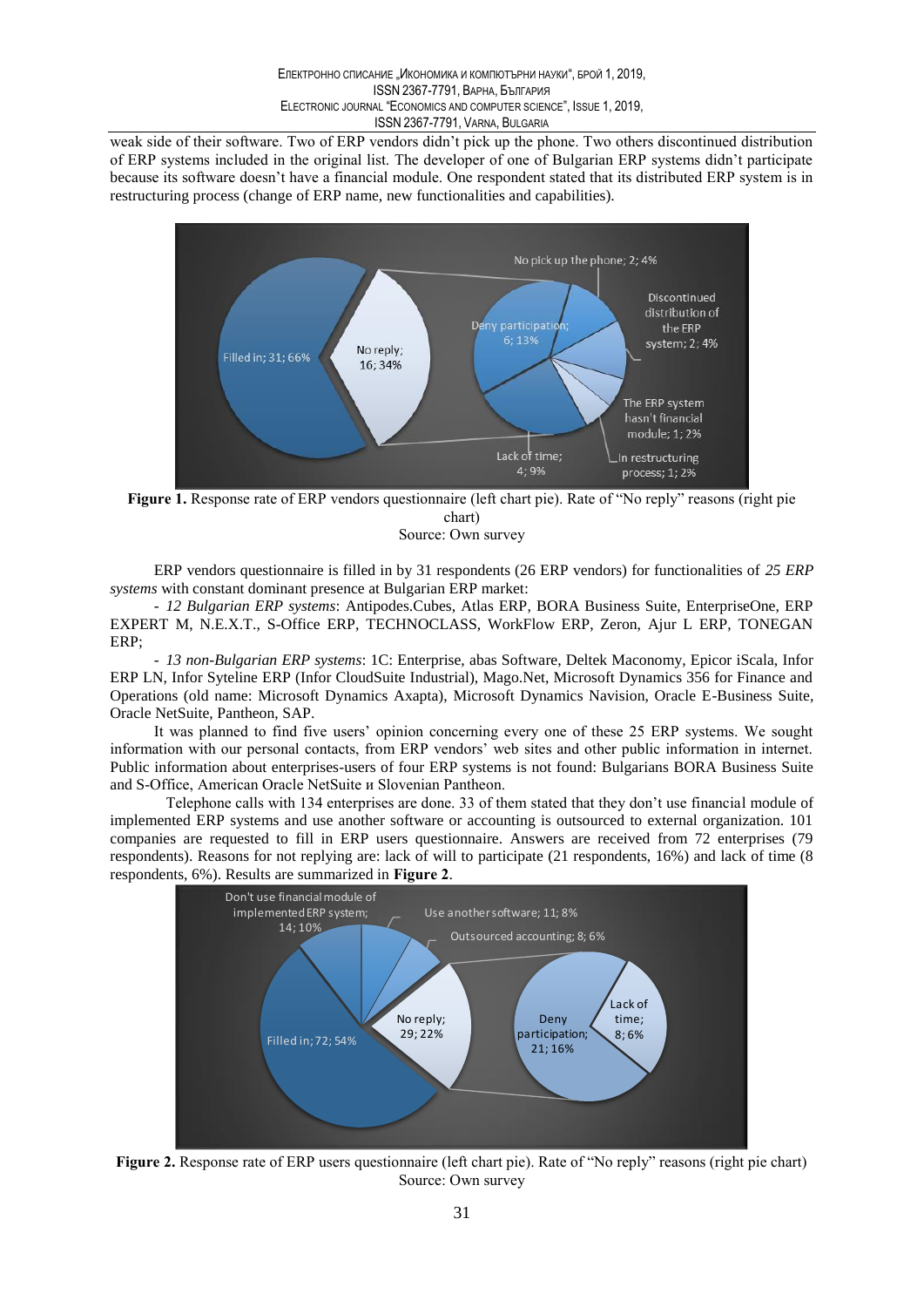Aggregated data of explored enterprises is as follows:

- Sum of assets of all surveyed enterprises for the year ended December 31, 2017: over 3,6 billion BGN;
- Sum of revenue of all surveyed enterprises for the year ended December 31, 2017: over 3,9 billion BGN;
- Personnel of all surveyed enterprises for the year ended December 31, 2017: 15 577 people;
- Applying accounting standards: 39 of enterprises apply IFRS and 32 apply National Accounting Standards in Bulgaria;
- Activity of enterprises: Manufacturing 39; Trade 18; Services 10, Construction 3; Agriculture 2;
- Years of ERP usage: 50 of enterprises (70%) use ERP systems more than five years (in this percentage 33% – over ten years usage), 13 of enterprises (18%) use ERP systems between three and five years and 9 enterprises: under three years.

The first survey question (Q1) is about strong sides of ERP systems at Bulgarian ERP market. Respondents are given eight frequently advertised strong sides (and the additional options "Other strong sides" and "None of the above"). In all strong sides there are major differences in rating given by ERP vendors and ERP users. Results reveal that ERP users take advantages in high degree from ERP implementation in four directions: synchronization and collaboration between main activities, improving accounting (operating and financial), real time work for most of the business process, providing the capability to make personalize user reports. Some respondents (ERP users) think ERP systems do not contribute enough to ease business scaling, enhancing client service quality and increase personnel efficiency. Results are summarized in

Figure 3. In these three directions opinions of two target groups (vendors and users of ERP) differ in high degree. Top three strong sides of ERP systems according to ERP vendors are: real time work for most of the business process, improving accounting (operating and financial), providing the capability to make personalize user reports.



Figure 3. Comparing strong sides of ERP systems  $(Q1)$ Source: Own survey

Both target groups choose smaller number of weak sides than strong sides of ERP systems (Figure 4). 18% of ERP users respondents have chosen four options from "Strong sides" question while 32% of ERP users respondents have chosen three options from "Weak sides" question. ERP vendors often choose the option "None of the above"  $(42%)$ . They also admit sometimes implementation costs are high (over 50-100% of the sales value of ERP systems). That costs and the high sales value of ERP systems make them very expensive for Bulgarian market.

According to ERP users, who participated in the survey, ERP systems are sometimes an expensive investment and there is a necessity of regular maintenance, different than short consultation. Other weak sides are: high implementation costs (over 50%-100% of sales value of ERP system), high indirect costs (new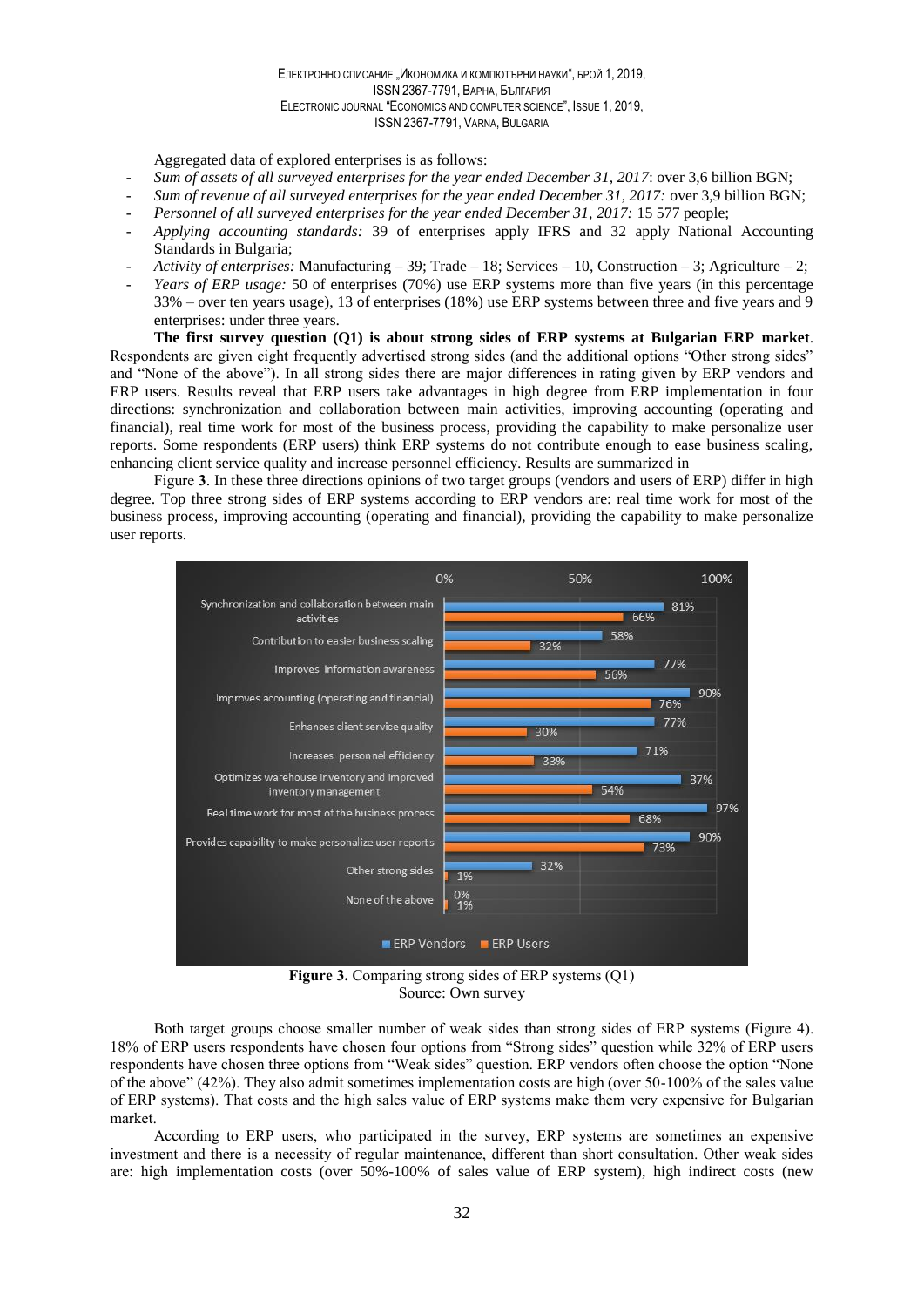hardware, IT personnel, etc.) and difficulty to percept and work for most of the ERP users in enterprises. The last weakness in confirmed by the lack of high positive percentage for the option "Increases personnel efficiency" from the strong sides part of the questionnaire for ERP users. Personnel's efficiency always will be poor, if personnel don't understand business process and logical linkages within the ERP system (Figure 4).



Source: Own survey

There are some differences between ERP vendors rating and ERP users rating on the question concerning ERP systems implementation in financial accounting. We are interested to what degree ERP systems support financial accounting in enterprises ("1" is lowest degree, and "5" is highest degree, for the option "I can't decide" is given value "0"). All sub questions answers reveal the contrast in opinions of ERP vendors and ERP users on that topic (and Error! Reference source not found.). Differences in assessment of ERP vendors and RP users are biggest in four sub questions: IFRS application; National Accounting Standards in Bulgaria application; Financial analysis opportunities; Facilitating the consolidated reporting process in a holding structure. Users think that their work is supported in low degree from implemented ERP systems in IFRS reporting, NAS reporting, Statistical reporting and financial analysis. According to ERP vendors ERP systems strongly facilitate these accounting activities. Why there is a mismatch between opinions? Indeed, such ERP functions are difficult to achieve. For international ERP systems it is a hard task to address requirements of national accounting standards and national statistic in many countries. May be this is also not profitable for ERP to fit local requirements. ERP users have the freedom to give real assessment because the survey is anonymous. ERP vendors endeavor to present their ERP systems in better light.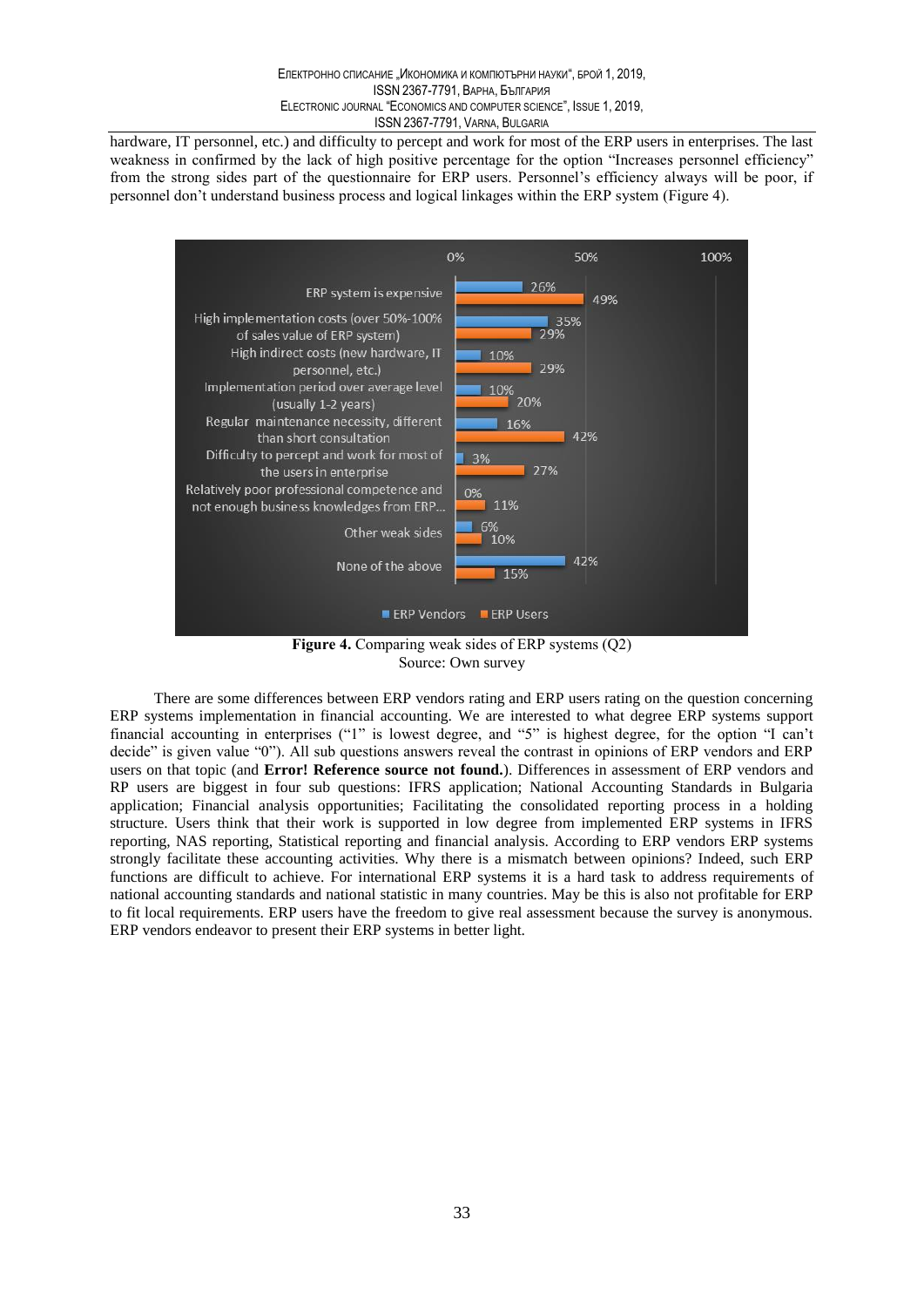#### Електронно списание "Икономика и компютърни науки", брой 1, 2019, **ISSN 2367-7791, ВАРНА, България** ELECTRONIC JOURNAL "ECONOMICS AND COMPUTER SCIENCE", ISSUE 1, 2019, ISSN 2367-7791, VARNA, BULGARIA



Figure 5. Degree of facilitating in financial accounting with ERP systems usage according to ERP vendors (Q3) Source: Own survey



Figure 6. Degree of facilitating in financial accounting with ERP systems usage according to ERP users (Q3) Source: Own survey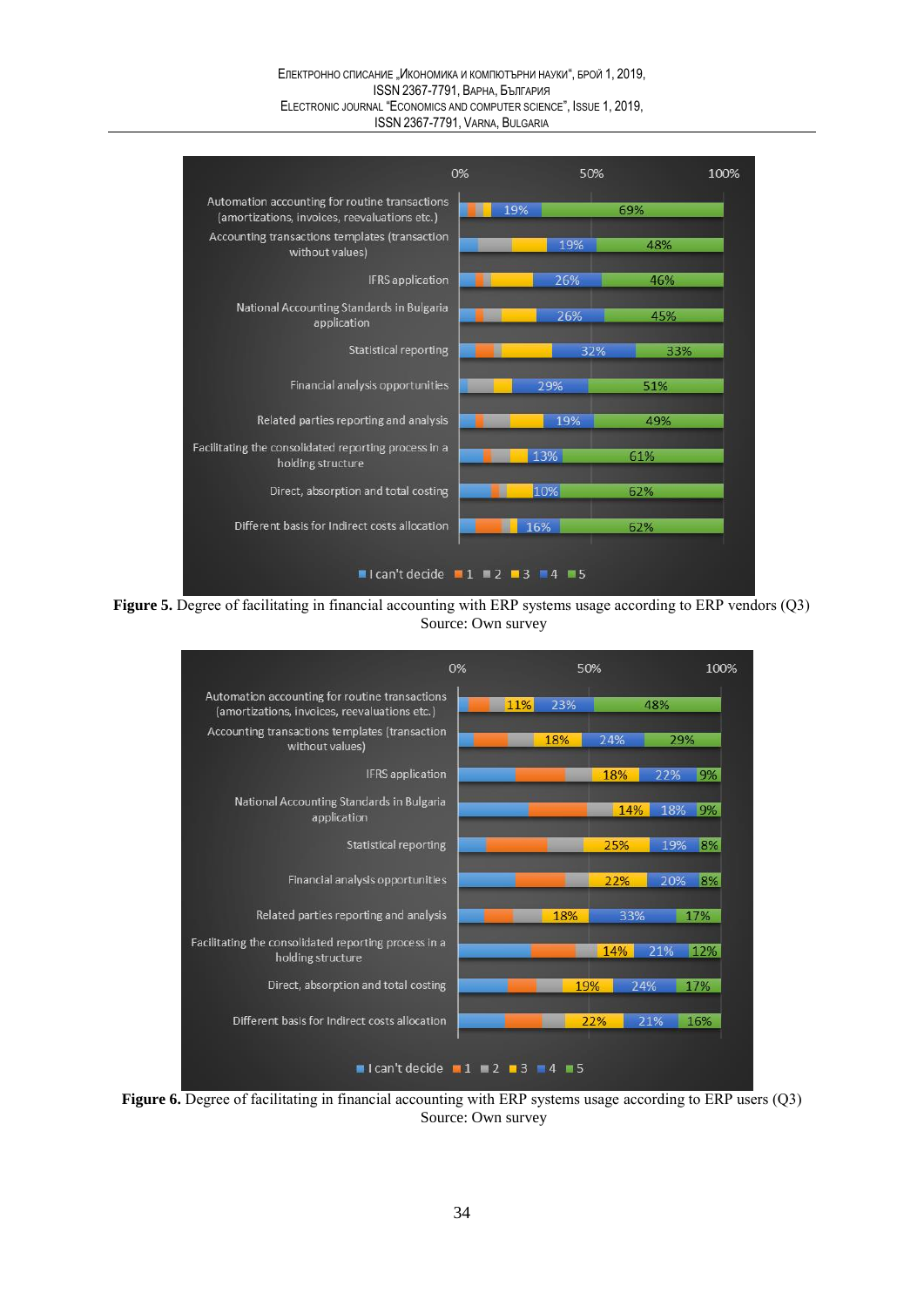Respondents are requested to answer whether ERP systems may be used as a tool of management accounting. The set of tools is selected as per our opinion based on objective capability for including these tools as a standard ERP functionality and review of some famous ERP systems which include similar tools. Results from ERP vendors rating are higher than our expectations. The main reasons might be two. First, ERP vendors wish to present their ERP systems in better light. Second, ERP vendors might give their answers in the context of potential ERP capabilities. ERP developers may program new functions to fit ERP systems according to the needs of management accounting.



Figure 7. ERP vendors rating about possibility of ERP systems to be a management accounting tool  $(Q4)$ Source: Own survey

In Figure distinguishable management accounting tools are colored as following: operating tools in blue, tactical in vellow and strategic in red. Operational management accounting tools with high usage among the users within ERP systems are job costing, process costing, client groups profitability analysis, product/service profitability analysis (Figure). Taking in mind the proposed diversity of management accounting tools the high evaluated four tools are a small number. The least applicable management accounting tools within ERP systems are: activity-based costing, balanced scored card, techniques for risk assessment/management and SWOT analysis. Most of these management accounting tools are difficult to be programmed as a standard ERP function, because they are much specific and impose restructurings in the whole accounting process. Tools like these usually are part of specialized management software or are being made with hands-on methods. We suppose that the results of our research are a consequence of low knowledge about management accounting in Bulgaria (Atanassova, 2015), (Atanassova, 2017). That means ERP systems application do not influence on management accounting tools usage.

Results from ERP users' opinion make us doubt about the frankness of ERP vendors' answers. ERP users consider that tactical and strategic management accounting tools within the ERP systems are used to a low extend. ERP vendors consider these tools are highly used in ERP systems (Figure). We believe ERP users know these ERP functions, because 70% of ERP respondents use their ERP systems over five years and 33% of all respondents – over ten years. Obviously, the low usage of these tools is not caused by the lack of information, but of some other reason (difficulty to adapt, specified software, high costs of customization). Most of respondents don't apply tactical and strategical management accounting tools at all. Approximately one third of respondents apply such tools in enterprise and outside of ERP systems (another confirmation about low level of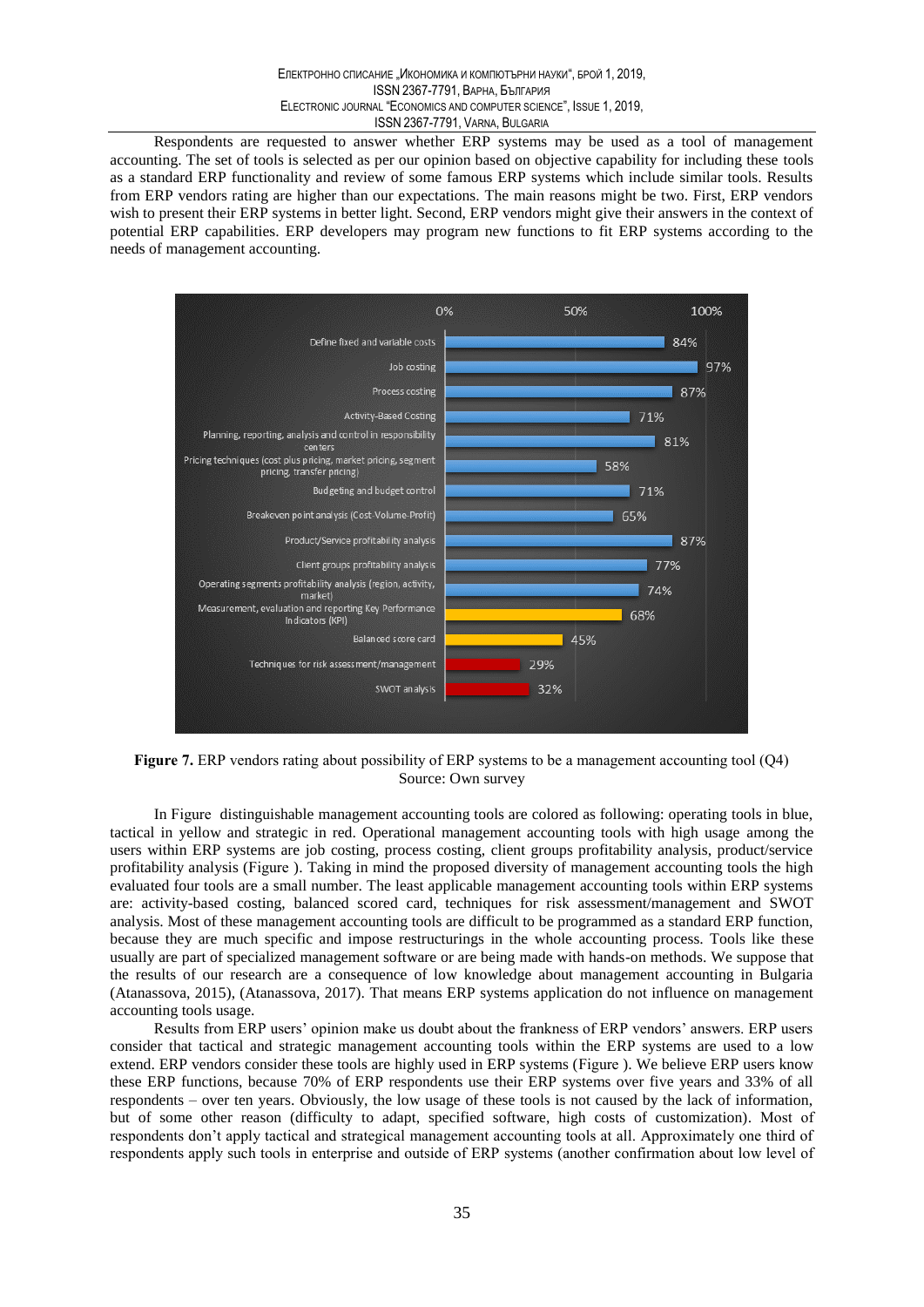management accounting knowledge). If the usage of specific management accounting techniques was a broad business practice, ERP vendors would respond to these management needs.



Figure 8. Support degree from ERP systems to management accounting according to ERP users (Q5) Source: Own survey

# 3. Conclusion

In this article the results from our survey are presented. Answers from ERP vendors and ERP users for their usage in financial and management accounting are analyzed. Results from the survey reveal that ERP users usually don't reach some of the frequently advertised strong sides of ERP systems even after more than five years of usage. ERP users think ERP implementation costs are not easily accessible as being advertised and there is a regular maintenance necessity that increases the costs. There are differences between the degree of potential facilitation and support from ERP systems to financial accounting (ERP vendors rating) and really achieved facilitation (ERP users rating). Application of management accounting tools in ERP systems follows the Bulgarian trend for poor knowledge and implementation of managerial accounting tools at all.